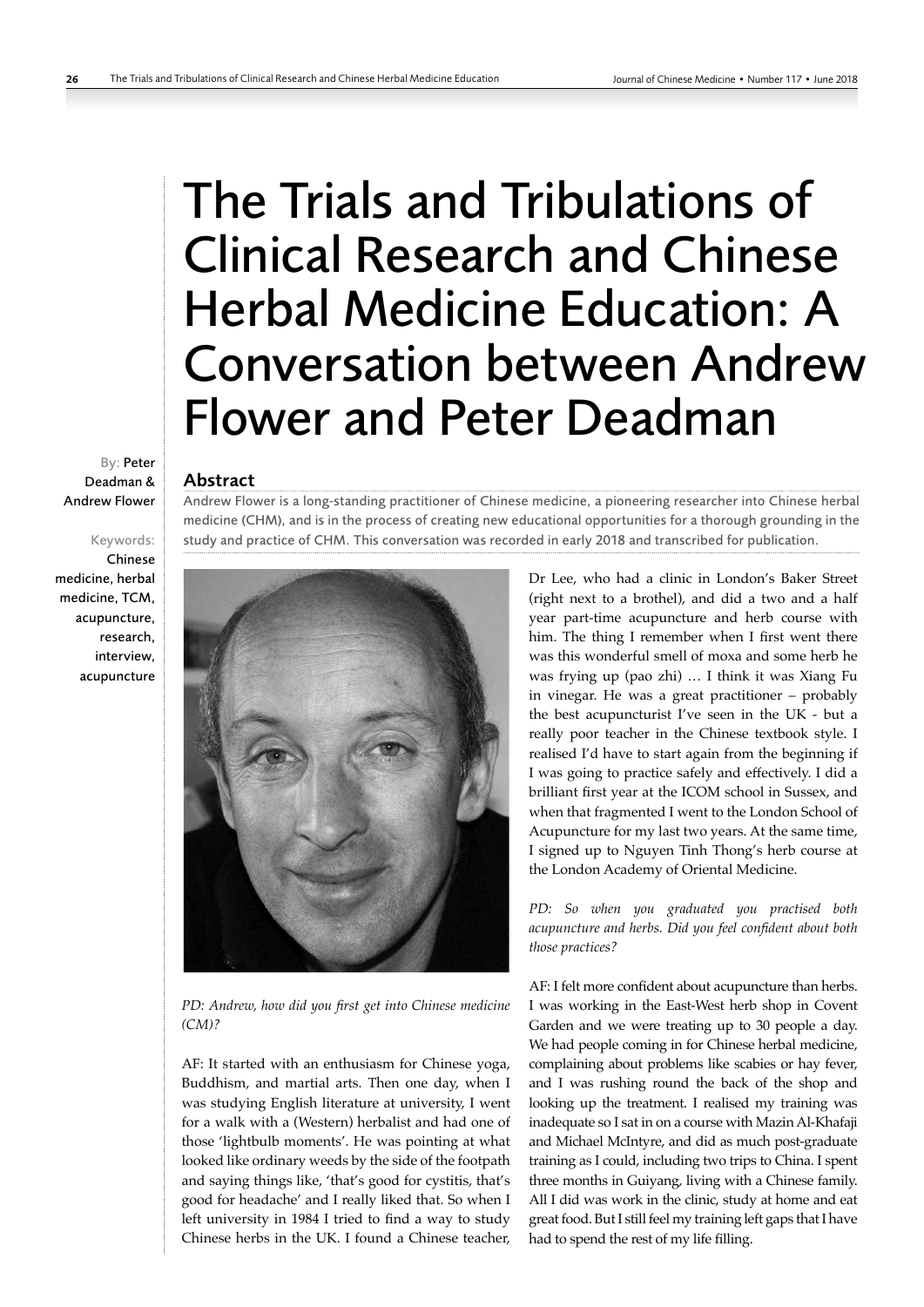*PD: Do you want to say something about how you feel about acupuncture compared to CHM.*

AF: I think I'm naturally a herbalist more than an acupuncturist. I love making a pattern with herbs that matches the pathological pattern of the patient. I like its rigour. It makes a lot of sense to me physiologically and pharmacologically. I've never been interested in the intellectual side of acupuncture. If I was going to focus more on acupuncture I would do more qigong. But the thing I love about acupuncture is that there's something magical and mysterious about it. The fact that you can hold the needle sometimes and get the needle sensation going one way and then the other, without telling the patient in advance. Just through what feels like intention. There's no explanation of that in Western physiology and I find that fascinating. I love acupuncture's dynamism and vitality, and that it can be effective instantly. I've just treated a woman with severe endometriosis pain and the pain completely disappeared immediately after the treatment. You can't do that with herbs.

## *PD: So moving on to herbs, how do you deliver them?*

AF: I've changed my approach in the last few years. When I first started, I used decoctions in quite large doses. It was how I first learned from Dr. Lee, who gave substantial Chinese-style doses and it always seemed to me the best way to prescribe – the most effective clinically. Then about 20 years ago I experimented with herb powders because they were more convenient and cheaper. I did a little comparison study. I treated 10 to 15 people with powders, then switched to decoctions, and vice-versa over the course of a year or so. I found the powders to be considerably less effective and stopped using them. Then many years later I had to use granules for some research I was doing and this time they seemed to work really well. Apparently the quality of the granules has massively improved and this is apparent in their chromatographic signature. They're much more similar to the actual herb, with the same peaks and troughs indicating they've got the same active compounds. So nowadays I almost exclusively use granules which are much cheaper and more convenient than cooking up the raw herbs. When I worked in a clinic that cooked up decoctions and packed them in bags, it wasn't unusual for them to cost £100 (\$140) a week. That's elitist and not available to most of the population, especially considering you might have to take herbs for several months. I now get equally good results using the granules so for me the choice is obvious.

*PD: Talking about long-term treatment, you have a special interest in supporting patients with cancer.*

AF: I think CM has a huge amount to offer in treating

at different stages of cancer – at every point along a person's journey, whether it's before or after diagnosis, during or after treatment – and particularly when they finish Western medicine (WM). Acupuncture is brilliant for managing the stress of a diagnosis of cancer and the subsequent treatment. It gives the person the feeling that they're doing something healing for themselves, rather than just being brutalised by the WM treatment. And the herbs are very useful in terms of supportive treatment during chemotherapy, radiotherapy and recovery from surgery. The thing that really interests me at the moment is treating people who've either been told there is nothing more to be done for them, or treating people who've been told 'you're clear now – just go away and live your life as though nothing happened'. So the ones on palliative care and the ones who've been discharged – both can, and need to, make major changes in their lives, and acupuncture, herbs and lifestyle changes can nudge them in the right direction.

## *PD: You're saying that the people who are not responding to WM treatment can be helped?*

AF: Yes. I find that more and more. I've got patients on my books (and I know other herbalists who have too) who are not responding well to, or have come to the end of the line with conventional treatment, and whilst I don't think the herbs are curing them, they are keeping them alive and keeping them alive better than if they'd been left to decline. For example, one patient with stage 4 colon cancer that spread to his liver had to have surgery every nine to twelve months to clear the liver of tumours and was feeling wretched and miserable … he's been taking herbs for three years now and hasn't needed any more surgery. I don't think he's cured but he's maintained. Chinese medicine can definitely support some patients in living longer and better.

#### *PD: What about those who've been discharged?*

AF: I think CM has a huge amount it can offer to prevent recurrence. I have a number of patients who are beating the odds. I think CM is only part of what patients need to do though. It's one piece in the puzzle – it's not magic … they also need to change their diet and lifestyle, look at their emotional patterns, do the things that make them feel alive, joyful and creative. CM is just one part of a whole programme.

*PD: So, moving on, I know that in recent years you've been involved in research in Chinese herbal medicine. What led you into it?*

AF: Foolishness! Actually I was clear about two things. The first was personal – I felt I'd hit a glass ceiling in my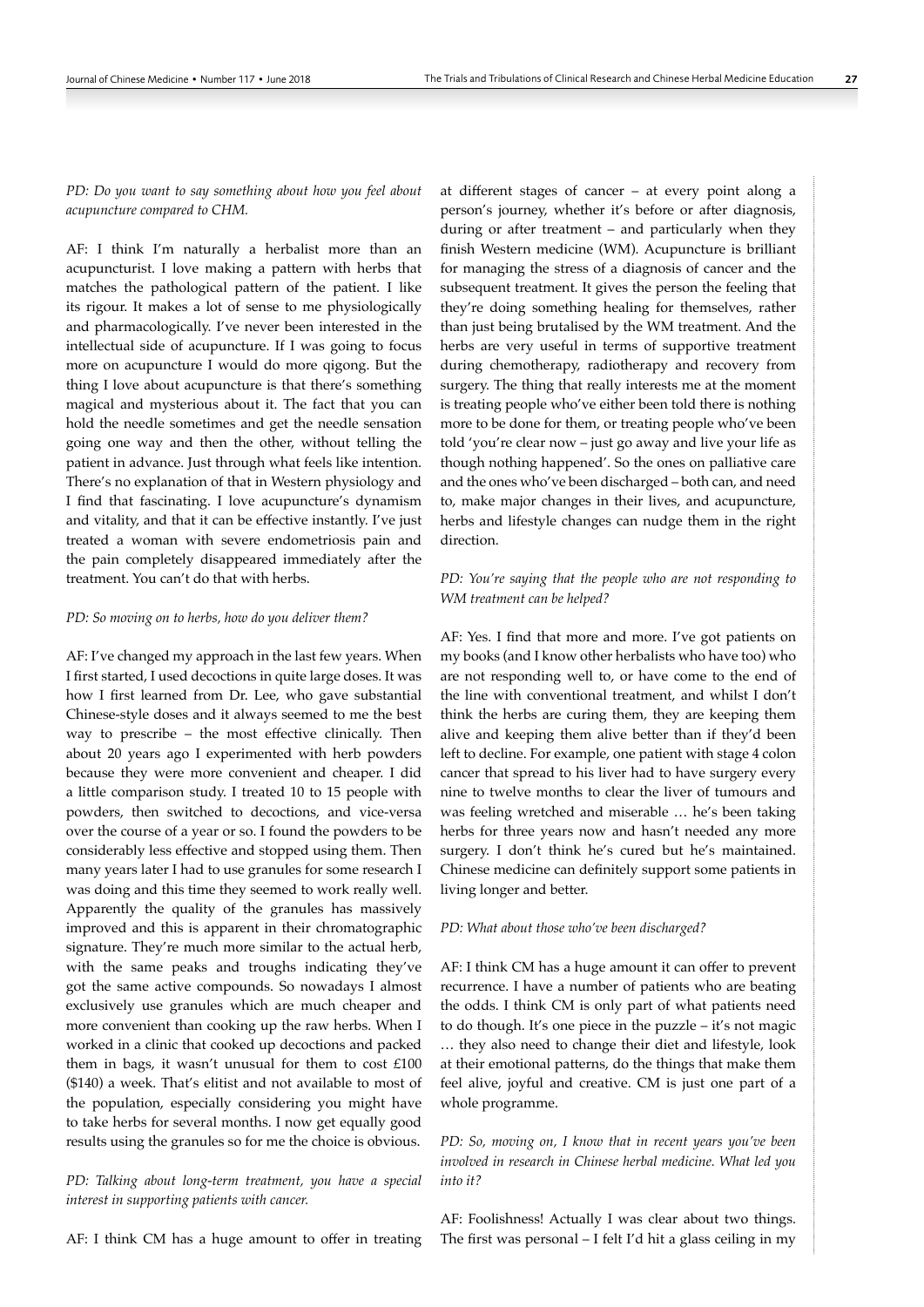study of CM. I felt there were a limited number of books in English and I wanted to deepen my knowledge. So I used the PhD as a structured way of doing this. For example it forced me to improve my reading of Chinese so I could read Chinese medical papers. The second was political. I understood that if CHM was to really take root and flourish in the West we needed to provide solid evidence of effectiveness.

## *PD: Your first study was into endometriosis?<sup>1</sup>*

AF: Yes, that was my PhD. I did a Cochrane review … I reviewed 140 clinical trials of which we could only include two as all the rest were too poor quality.2 But I learned from them – for example dosages, which herbs were the most commonly used etc. Then we did a clinical trial – we think it was the first ever double blinded randomised controlled trial (RCT) using herbal decoctions.

#### *PD: You made a fake decoction?*

AF: Yes out of all kinds of disgusting dried vegetables. And the double blinding worked. People didn't know what they were on – herbs or placebo - and neither did I. Unfortunately the trial was compromised by my own lack of rigour in collecting data. For any practitioner thinking of doing research, there's a real potential conflict. As a researcher you have to be fairly distanced, even ruthless, about collecting data, whereas as a practitioner, you're there for the patient in a different way. I found I was good with the patients but when it came to collecting their outcome data I was useless.

## *PD: But do you think it was valuable purely from a research point of view?*

AF: Well one of the problems with it – and the next research we did – was very poor support from conventional doctors who were supposed to be referring endometriosis patients. I contacted 30 GPs and visited two consultants who said they would support me, and out of that we got precisely zero referrals. So we had to recruit via a self-help group. But what I discovered was that the self-help group was made up of really hard-core, seriously recalcitrant cases. For example, one woman was on 180ml of morphine a day and still scoring nine out of ten on a pain score. Even so, some did get benefit from CHM. But it was a taster of what I think is one of the big problems with CM (and other) research: that you often attract an atypical patient population. In pharmaceutical trials this is often loaded in favour of the drug being tested - so participants with co-morbidities, who may be on other medications, older or of child bearing age for example, may be excluded. In our study it was loaded against CHM treatment. There are outcomes studies of surgical treatment for endometriosis

using self-help groups where only around eight per cent reported positive outcomes from the surgery they previously had, with 44 per cent saying they got worse. But in a different cohort, recruited from hospital records, nearly 90 per cent reported positive outcomes from surgery. This shows the importance of where you recruit from.

But there were some positive outcomes. One was that it's possible to do a double-blind RCT study into CHM using decoctions, though it would be hard to get funding for this kind of approach, because most grant making bodies are looking for a simplified standardised remedy that can be wheeled out into the National Health Service. Also it was salutary to discover how powerful the placebo response was … I got some superb responses with my vegetable soup! It was probably the most professionally disturbing day of my life when we broke the code. Some of the patients I was totally convinced were taking herbs were actually taking the placebo. And these were women who had been in a lot of pain. One woman, for example, hadn't been able to have sex with her husband for two years – it was too painful. Three weeks after starting the trial she had no pain and was able to resume sexual activity, but when I broke the code we found she was on the vegetable mix. So it was all pretty interesting but a nightmare too – getting ethical and regulatory approval to do a clinical trial in CM took huge amounts of time, effort and, above all, persistence.

## *PD: After all that delving into endometriosis do you have any clinical nuggets to share?*

AF: Yes. First, I used fairly robust dosages – for example up to 20 or 30 grams of San Leng and E Zhu if necessary. I think the animal products made a big difference – things like Shui Zhi and Tu Bie Ching which unfortunately we can't use at the moment in the UK. I learnt about the importance of herbs which both move blood and clear fire poison - things like Bai Jiang Cao and Da Xue Teng. This dual action improves the anti-inflammatory effect of the blood-moving herbs, clearing some of that burning, inflamed feeling women have. I also learned about the importance of the mind in these conditions. I think with a lot of people with pelvic pain there's an element of qi stagnation – the compression of difficult emotions into an area. I think that's true for endometriosis, chronic pelvic pain and even urinary tract infections. And the other thing is that endometriosis is not an easy condition to treat. It's tough and it comes back. CM can improve symptoms and fertility but there's no denying it's a tough disease to treat.

*PD: So despite the challenge – even the occasional nightmare of your research into endometriosis, you decided to undertake another piece of research – into urinary tract infection (UTI)<sup>3</sup> ?*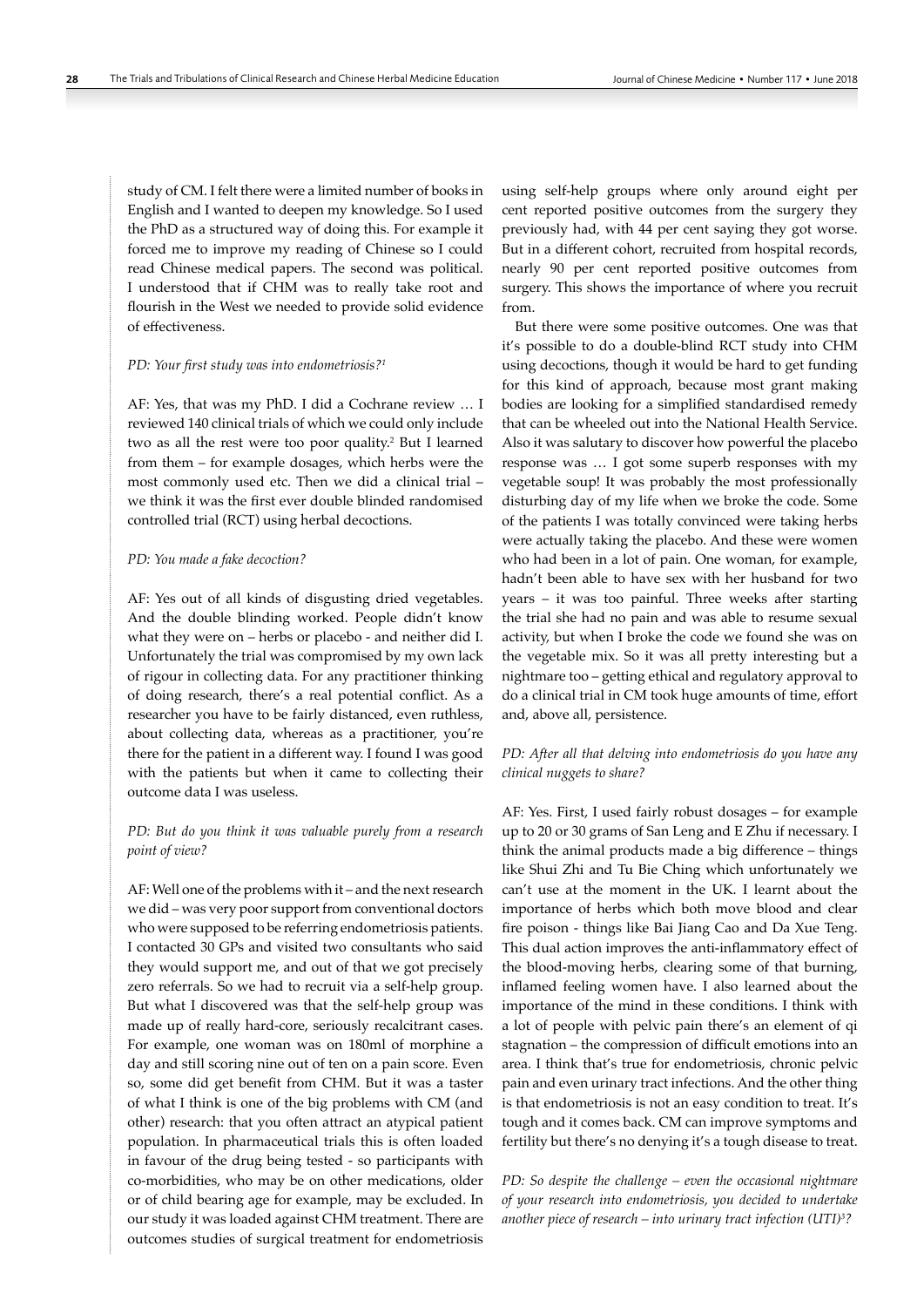AF: Yes, a glutton for punishment! Actually, my very first idea, even before the endometriosis study, was to study the use of CHM alongside breast cancer chemotherapy, but my Professor - the late George Lewith - said there was no chance of getting a grant for that as the authorities would never support the use of herbs during cancer chemotherapy. So I had to bite the bullet and accept that if I wanted to continue my research career I'd have to find something that was fundable. I applied for a National Institute for Health Care Research post-doctoral fellowship grant into UTI and to everyone's surprise, I got it. I think one reason I did so was because of the growing fear about antimicrobial resistance. UTIs often don't respond to antibiotics in the way they used to so they're looking to herbs as an alternative. They gave us five years funding to review the evidence and conduct a feasibility study.

## *PD: So how did that work?*

AF: Well, my approach to research has always been to try and piggyback my own interest on top of what the funders want. I wasn't interested in just picking a couple of herbs and testing them, so I set up a process to define best practice in CM beyond just my own knowledge and practice. So we developed a five phase model. We looked at reflective practice (fire); what modern textbooks said (earth); research and clinical trials, which led to another Cochrane review (metal);<sup>4</sup> peer review - asking other practitioners how they treated UTIs (wood); and what the classical texts said (water). I worked with Vivienne Lo, looking at the traditional disease categorisations such as lin zheng and long bi and how they were treated, which was extraordinarily relevant. And we tried to pool all this information together to determine how UTIs should best be treated. Using this five phase model was a slightly artificial division but as a process it worked and is one I would recommend to anyone doing CM research because it broadens your understanding. We've written papers on this approach.<sup>5,6</sup> And before I started the randomised controlled trial I did an observational study.7 This is really important for anyone who wants to do research into CM – don't just jump into doing a big randomised controlled trial. It should be a phased process, first teasing out what works. That's actually why I decided to research UTI – because I was getting good results in my own practice. So I treated 15 women with UTIs and monitored the outcomes. They did really well and we wrote that up as a paper, then moved on to the feasibility study. So it needs to be a 'phased intervention into a complex intervention' – not just trying to cherry pick a couple of ingredients and putting them into an RCT, which I think is a recipe for disaster.

#### *PD: So what was the outcome of the UTI study?*

AF: As it was a feasibility study, I can't give you any definitive proof that CHM works. In terms of feasibility, it was tough. There were two arms to the trial. One was a standardised prescription, delivered by GP practices through the UK National Health Service (NHS). The other was individualised treatment administered by me, though patients were supposedly recruited by the NHS as well. But we found that recruitment by the NHS was really poor and slow, the dropout rate from the GP practices was 50 per cent, which is extraordinarily high, and the outcomes they collected were rubbish. So it wasn't really taken seriously by GPs, and the data we got was compromised. And in the individualised arm, we got barely any recruitment via the NHS. So we had to recruit via self-help groups again and found the same thing as the previous research – women with really severe infection and continuous UTIs – burning on urination, abdominal pain, cloudy smelly urine, frequency, urgency, nocturia etc. Over 50 per cent of the individualised group had continuous infection compared to none out of 30 in the GP arm. We treated the individualised patients for 16 weeks, and although the patient diary we used to determine outcome didn't really work because it wasn't designed for continuous infection, actually we got really good results – an average 44 per cent improvement in symptoms and a significant reduction in antibiotic use. In the follow-up, 80 per cent had reduced antibiotic use and over 50 per cent had completely stopped using them (remember some of them had been using antibiotics for months, even years). And interestingly, well over 50 per cent didn't have another infection within six to 12 months after the trial, whereas in conventional medicine with antibiotic prophylaxis, around 50 to 60 per cent relapse within three months of stopping antibiotics. However, it was a tiny sample – 30 in the standardised arm of which only 15 completed, and 31 in the individualised arm with 77 per cent completion. And it was supposed to be a placebo-controlled arm but the company we used screwed up and mixed placebo with active herbs so it invalidated the placebo arm. But overall, despite all the deficiencies I'm happy to end my research career with that kind of data.

## *PD: Before we move on to your next venture, are there any clinical nuggets that came out of the trial?*

AF: Yes. It emphasised even more for me the importance of understanding the CM pathology as a dynamic pattern. In UTIs there's a very common pre-existing pattern of Spleen deficiency with dampness sinking down to the lower jiao, and Liver qi stagnation from emotional causes generating heat that combines with the dampness. There may also be an underlying Kidney deficiency in those who have over-worked or are older. The damp-heat smoulders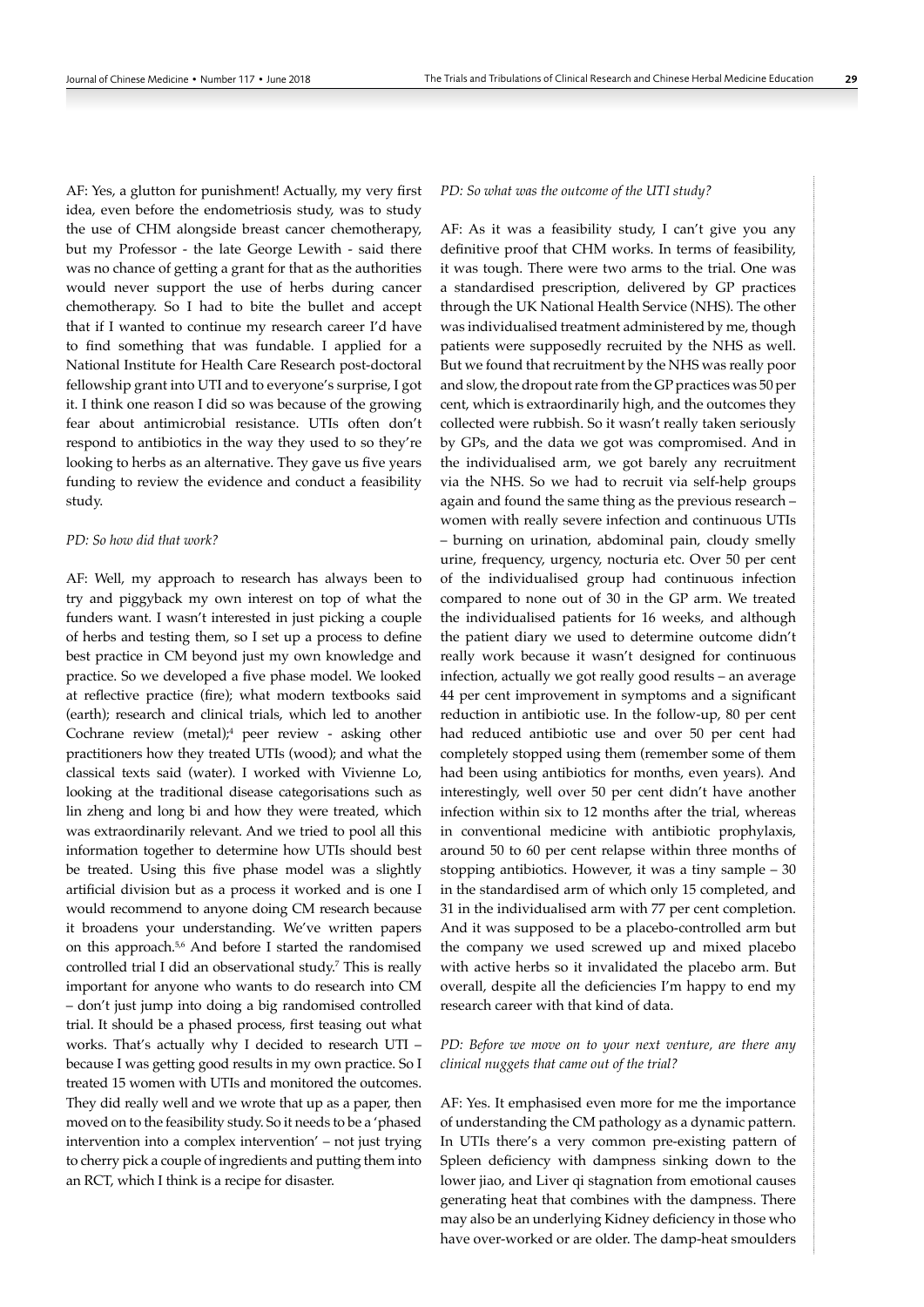over time and creates the conditions where bacteria can enter opportunistically to generate fire poison in the bladder. The intense heat consumes the qi, blood and yin and obstructs the flow of qi and blood. So you get a complex, self-reinforcing pathological pattern. I think it's really important to understand that process. Treatment at the acute stage focuses on clearing the infection, so I use a lot of clearing fire-poison herbs in very substantial doses and I find that really effective. For example Bai Hua She She Cao, Ban Zhi Lian, Bai Jiang Cao. And then herbs like Huang Qin, Ku Shen and Shi Wei to clear heat, with draining dampness and clearing heat herbs on top of that, plus herbs to regulate circulation of qi and blood like Hu Zhang and Wu Yao. Then after the acute phase you have to regulate the root causes of the condition so promoting the circulation of qi, strengthening the Spleen and clearing dampness etc. This approach is how I deal with virtually every disease I treat now – not looking at patterns as a static list which is the way we are often taught, but as a process, a dynamic interplay.

#### *PD: So you've drawn a line beneath your research career now.*

AF: Yes, but I should stress that research is really important – both for learning more about CM and politically. For example the positive eczema studies that were done around 20 years ago made a big difference to CHM, as the fertility studies have to acupuncture. Research can have a profound effect on people's practice. But my feeling is that the research that can be done in today's climate is a simplified intervention on an atypical population, with blunt outcomes and unreliable statistics at the end of it. It's down to the research model that the main funders want us to use. They're not interested in individualised treatment because they need CM herbalists for that. The people with the research money want to take something from CM that they can generalise and standardise and which doctors can use. But for me, every step in that direction diminishes the medicine – you're reducing it by standardisation and by limiting the number of herbs you can use. For example, in our standardised arm we were only allowed to use three herbs. That's all you're likely to get a product licence for, and the stability testing required in research makes it very expensive to do anything more than that. And as I said, recruitment often results in atypical patients and the final outcomes are really crude. For me they didn't reflect the more subtle, holistic changes CM offers. We know that one of the best things about CM is that the things you weren't even treating can get better. The outcome measures don't capture that. Don't get me wrong. I still think research can be really valuable. I'm currently supervising someone who's doing a PhD in the use of Chuan Xin Lian for respiratory tract infections. I think we might get a decent result with that – it's a simple herb that's used on its own in China. It's antiviral, antibacterial, immune-enhancing,

anti-inflammatory, and it might work. So if you can get a remedy like that out there and reduce antibiotic use it's great, but for myself doing that kind of research no longer interests me. What I most enjoy now is teaching CHM. Despite a focus on research and regulation, in my opinion CHM has gone downhill - in the UK at least. The number of people prescribing and using CHM has declined and several schools have closed their CHM courses.

## *PD: Why do you think that is?*

AF: Partly because of lack of demand, and partly because universities have stopped teaching CHM for political reasons. There are fears about regulation of CHM and that the available materia medica is being diminished by regulation, though that still leaves loads of herbs we can use. Also I think acupuncture training is better than it was and maybe acupuncturists have become overconfident about what they can treat, for example skin diseases, which actually respond better to herbs. Also acupuncturists are tired and poor because the courses are so expensive now. The idea of spending another three years studying herbs – plus many more thousands of pounds – is putting people off. We need to reverse this.

## *PD: Which is why you've started up the White Crane Academy of Herbal Medicine - a new school to teach CHM.*

AF: Yes. I've taught for various colleges that I have a lot of respect for, but I've never felt that the students I taught were graduating at the level they should have been – partly due to lack of time, partly due to the level at which the courses were being pitched. For example, it's often being taught as an MSc when it should be an undergraduate course because people really need to learn the basics, not go off on self-directed learning on the internet. They absolutely have to learn the herbs properly. It's like teaching people to learn a language and expecting them to write poems before mastering the basic vocabulary. I want to teach the basics of CHM really well, especially what's clinically meaningful – what works in practice. We both know about the often huge discrepancy in CM between theory and practice. I learned a lot of theory that didn't work in practice. For example early on I treated a patient with migraine with Tian Ma Gou Teng Yin [Gastrodia and Uncaria Drink] – the classic Liver yang rising prescription and it just didn't work. And when I consulted another senior practitioner he said yes, we know that doesn't work, you have to move blood as a priority. But that wasn't what I was taught. So I'm very keen that people are not taught theory that doesn't work because it makes them feel underconfident and more likely to give up practice.